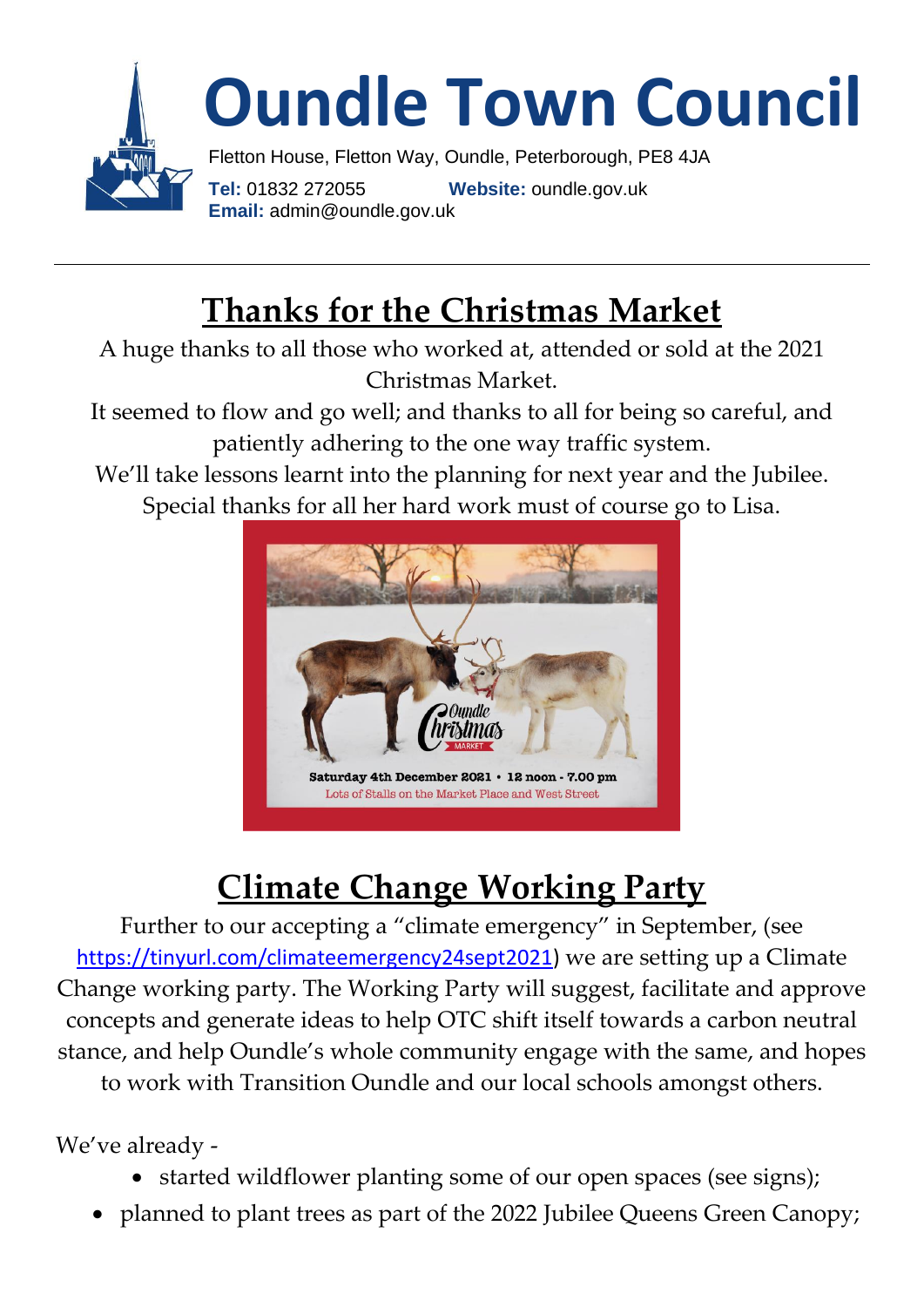- have invited the Woodland Trust to the market on January 13<sup>th</sup>;
	- encouraged NNC's on-street EV charging facilities;
- started working with NNC to improve Oundle's recycling rates including a pilot mixed recycling public bin scheme in Oundle;
- worked with the local Wildlife Trust on better management of Snipe Meadow, and hope to team up with the River Nene Regional Park teams;
	- attended NNC's "Climate 21" online conference;
		- started reaching out to NNC's Greenway team;
- kept communicating with Stagecoach on the X4 serving our needs better.

#### **New Year's resolutions**

If you're looking for one, you might look no further than comparing an estimate of each of an average Oundle household's carbon footprint to that of England's average household below. It's only an estimate but takes data from a huge range of sources, including transport, and maybe gives us all food for thought – what can we do as a household, and as a community?